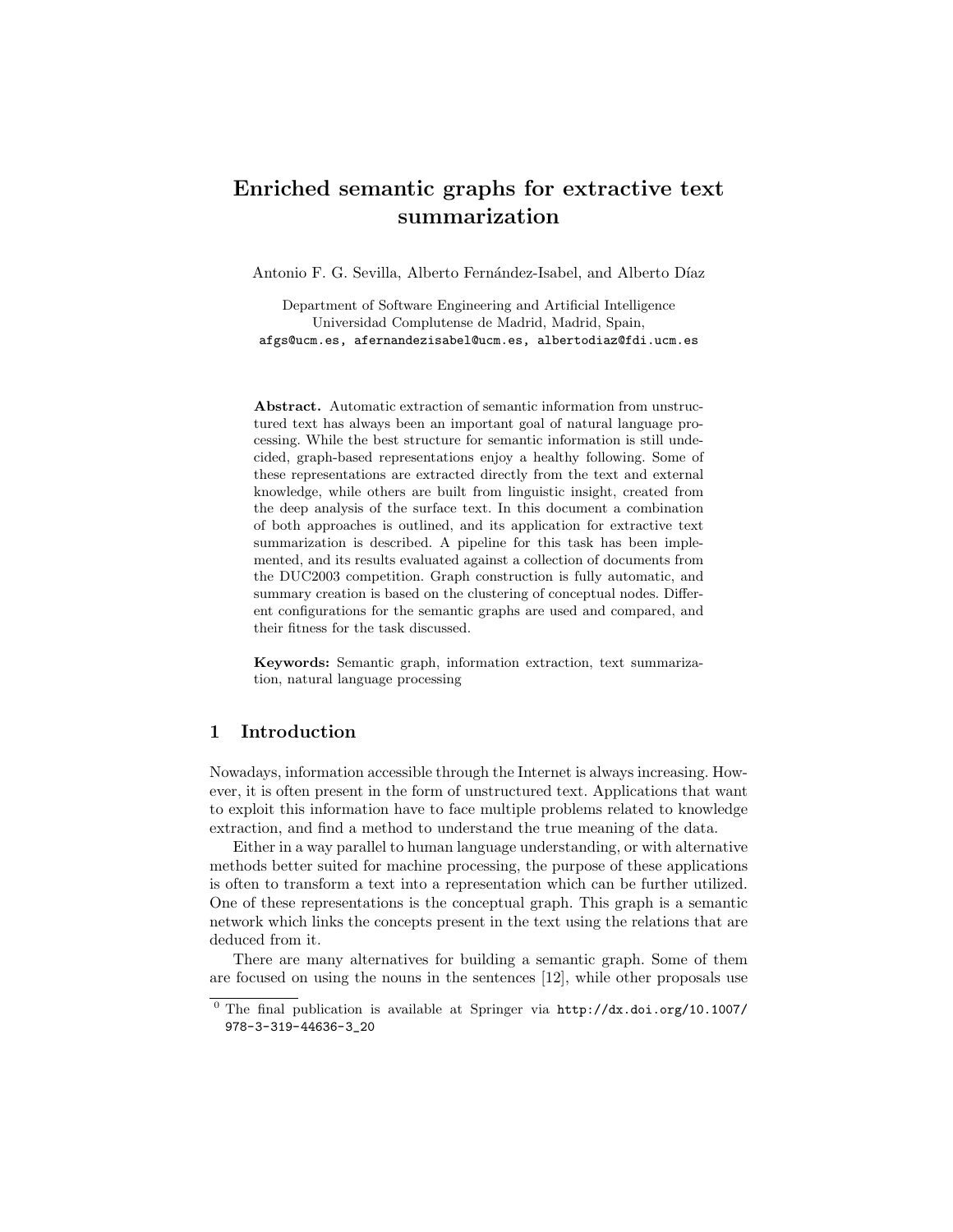verbs and other content words (e.g. adverbs or adjectives) [\[9\]](#page-9-1) for representing the main concepts of the target text. This approach is closer to syntactical analysis and can often offer a richer structure. In both cases, concepts correspond to the nodes in the graph, while the links between them represent the implicit semantic information of the text.

In this document, a fully automatic process is described based on conceptual graphs. They are built from a previous dependency analysis of English text by Freeling [\[11\]](#page-9-2). These graphs are enriched with information based on both linguistic analysis [\[14\]](#page-9-3) and external lexical knowledge. This knowledge extends the node structure with lexical information recovered from WordNet [\[8\]](#page-9-4). This provides a hypernym hierarchy which bridges related concepts from different sentences or paragraphs. The main entities in the graph are the concepts, nominal or otherwise, while the links are not limited to grammatical relations. Concept nodes are also linked to each other based on semantic similarity, in order to add implicit knowledge to the graph. This pipeline is implemented with an indevelopment conceptual graph library, code-named "Grafeno", which is to be released as open-source.

In this paper, the semantic graphs generated are used to perform text summarization, but the developed library is intended to be general enough. It can be used to create and manipulate concept graphs in different ways, and information (such as triplets, a description of relations as 3-tuples  $relation(concept_1, concept_2)$ ) [\[13\]](#page-9-5)) can be extracted from it in text.

For the implemented summarization pipeline, clustering of the nodes based on a degree-based method [\[2\]](#page-9-6) is performed, in order to identify the main topics of the target document. Text compression is achieved through an extractive method, where only a few sentences from the original document are selected. A heuristic based on selecting only the sentences related to the biggest cluster (main topic) is implemented [\[12\]](#page-9-0).

For evaluation, eight documents from the DUC 2003 competition collection have been used. Summaries obtained with the extractive method are compared to a human-written summary, in order to measure the appropriateness of the approach.

The rest of the document is structured as follows: Section [2](#page-1-0) situates the approach in the domain. Section [3](#page-2-0) describes our semantic graph approach, its construction process where it is enriched with linguistic data, and the summarization process. Section [4](#page-5-0) evaluates our proposal and discusses the results obtained. Finally, Section [5](#page-8-0) discusses our conclusions and possible lines of future work.

### <span id="page-1-0"></span>2 Related work

There are multiple forms of representing the semantic content of documents and extracting this information. One of the most common is related to conceptual graphs [\[5\]](#page-9-7), where the topics of the text are identified and organised, keeping its general meaning linking them with edges.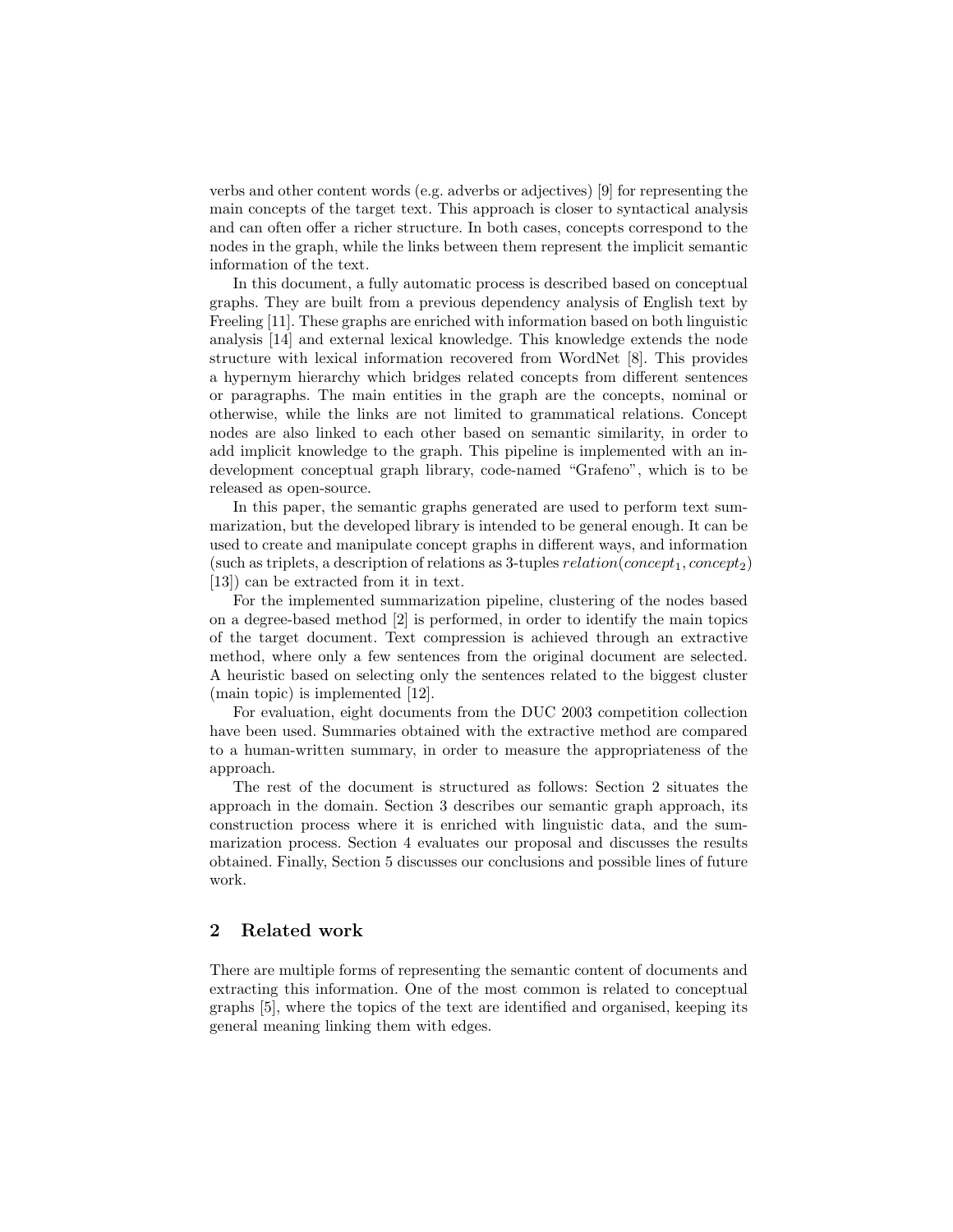There is not a standard approach to the structure of semantic graphs. One can situate the main verb of the target sentence as the root of the sub-graph that represent it, while the child nodes describe the nouns and other complements [\[9\]](#page-9-1). These graphs are often based on syntactical analysis and dependency identification, and store linguistic information and structures [\[14\]](#page-9-3). In contrast, others approaches use only the nouns in the sentence [\[12\]](#page-9-0). The first case is the one more closely followed by our proposal.

For building rich semantic graphs, syntactic analysis is needed. This process can be automatized using different tools. One of these tools is Freeling [\[11\]](#page-9-2), which performs many different layers of linguistic analysis and can be easily integrated into a bigger pipeline.

Other automatic tools support lexical analysis and semantic information retrieval, for enriching the graphs with data not present in the text. WordNet [\[8\]](#page-9-4) is an on-line knowledge base where related terms can be obtained for nouns, verbs, adjectives or adverbs. It also provides different types of lexical relations, such as synonymy or hypernymy among others.

Regarding automatic text summarization, its goal is to preserve the main topics of a document while reducing its complexity and size [\[10\]](#page-9-8). It presents two different approaches according to the sources from which the final text is obtained: extraction and abstraction. The former builds the summary from the sentences of the original text, linking them to the topics identified in the semantic graph [\[16\]](#page-9-9). The latter generates text using external resources, which leads to new sentences created from the semantic concepts extracted. These sentences preserve the original meaning and ideally avoid any loss of information [\[3\]](#page-9-10).

There are various metrics that can be used to measure automatic summaries made by software. In this approach, one of the ROUGE metrics is used (Recall-Oriented Understudy for Gisting Evaluation) [\[6\]](#page-9-11). It compares the frequency of overlapping words in the human and the automatic summaries, and obtains a value from 0 to 1.

# <span id="page-2-0"></span>3 Methodology

#### 3.1 Overview

Graphs are, in essence, a set of nodes and the edges between them. In our case, the main information that nodes need to represent is a concept. Concepts are defined as lexemes, and represented by its lemma. Nodes can store additional information, in a free-form set of attribute-value pairs associated to the particular concept. These attributes can capture surface information with semantic meaning, like tense or gender, or can be used to store information obtained from external sources (e.g. a WordNet synset name).

Linking the nodes in the graph there are edges, which connect pairs of concepts. Edges are directed, meaning there is a head or parent node and a tail or child one. The main information that edges represent is the concepts that they link, but also how they link them and what relation do they represent.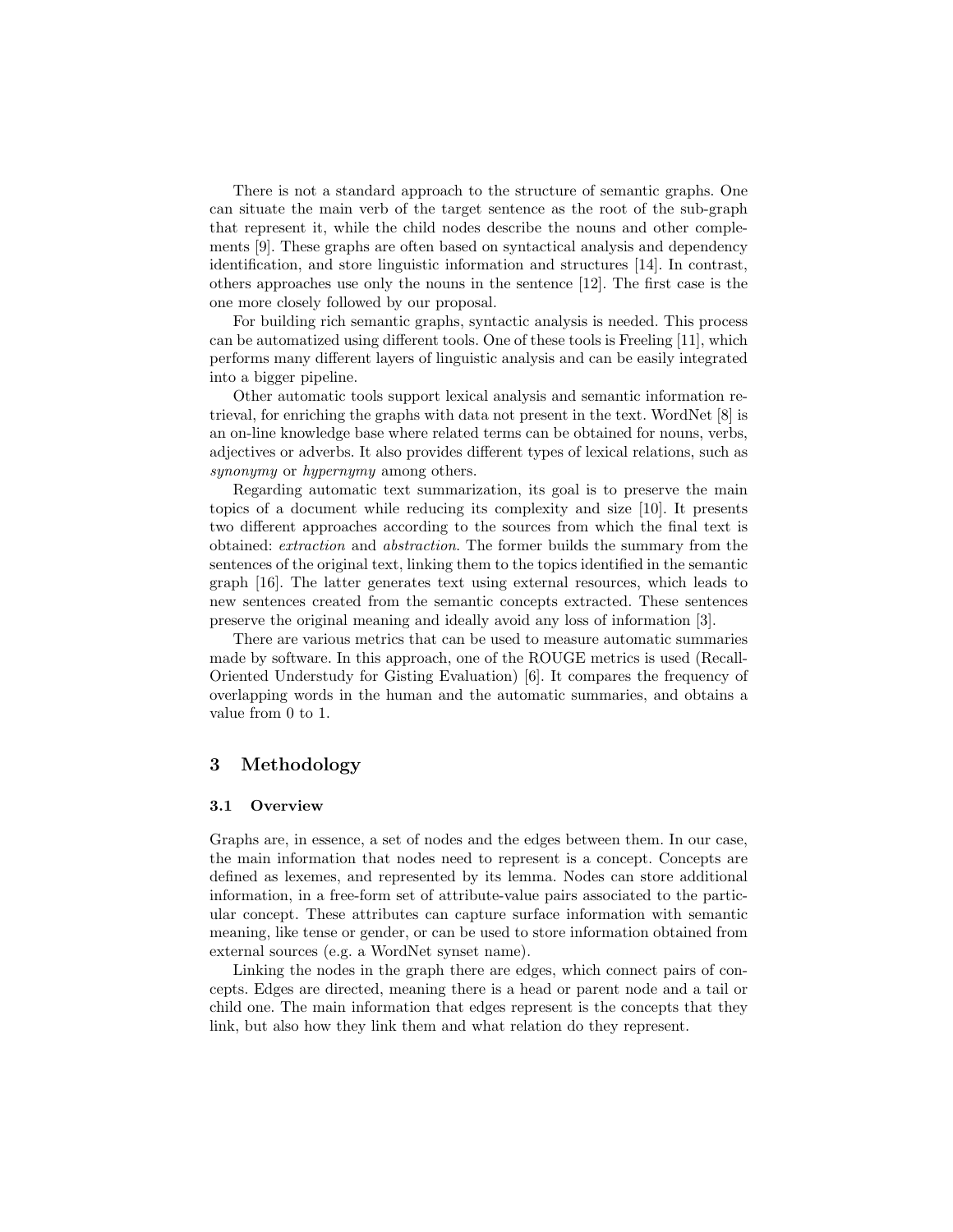

<span id="page-3-0"></span>Fig. 1. Example extracted semantic graph for the text: "Hurricane Gilbert swept the Dominican Republic Sunday evening. It then reached Florida."

These relations can be of various types. Semantic ones associate verbal concepts with their arguments, like the agent or the theme of a predicative verb, or nominal entities with their modifying attributes. Discourse relations mark the succession of predicates in the text, and can potentially link anaphora to their antecedent. Knowledge relations link concepts with similar ones in terms of an external knowledge base (e.g. hypernyms and hyponyms from WordNet, or entailed predicates from ConceptNet [\[7\]](#page-9-12)).

And just as nodes can have attributes, edges can have them too. These attributes serve to further specify the information conveyed by the relation. For instance, a complement relation to a verb can have an attribute discriminating duration, location, direction, or other types of adverbial modification. Additionally, the attributes can be used to store the confidence or relevance of the relation, in the cases where the original source of information is empirical data or heuristic operations.

An example extracted graph can be seen in Fig. [1.](#page-3-0) It features semantic edges, like AGENT and THEME, or ATTR for attribute. SIM edges link similar concepts, and HYP edges bring in the hypernym hierarchy from WordNet.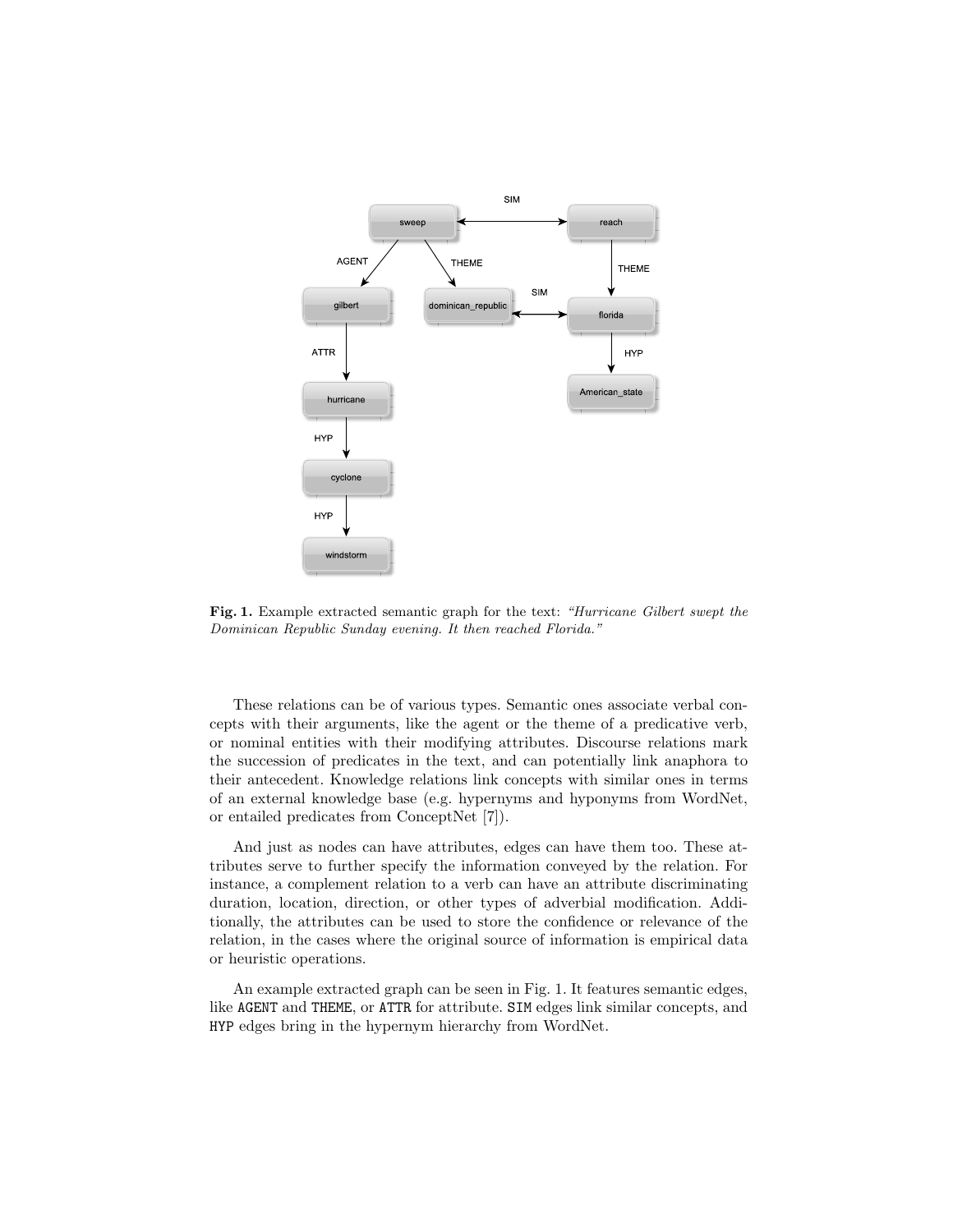#### 3.2 Enriched Semantic Graphs

The process of building the semantic graph must take a free-form text in the source language (in this case English), and output a conceptual representation of its meaning. The text input must already be pre-processed, in the sense of removing non-textual elements, such as html tags and other formatting structure, only the text proper remaining.

Before creating our deep-level representation of the text, the lower levels must be analyzed. We use the Freeling tool to perform these tasks. In particular, we ask the tool to extract a dependency representation of every sentence. In order to do this, the tool performs all previous steps of tokenization, phrase structure parsing, and even named entity recognition. The resultant parse is a dependency tree, with the words and their syntactic information as nodes.

After the syntax tree is obtained, it is transformed into a semantic graph. Different transformations can be used, ranging from simple extraction of content words based on part of speech information, to more complex rules that understand the different dependencies. Concepts are identified and added to the graph as nodes, and links between them are then found. These links can be based on syntactic information, such as adjective-noun modification or verbal arguments. Other links can also be added, relating concepts which are similar from an information-content point of view, or bridging anaphoric and co-referential nodes.

While the graph is being built, contextual information is also added to it. Lexical information is queried from WordNet, finding hypernyms for each term and linking them to their hyponyms. Since these hypernyms are added as nodes, but only once, they serve as a bridge between concepts which may appear far from each other in the text.

#### 3.3 Using the semantic graph for text summarization

This graph-based semantic structure can then be used for different procedures, one of them being extractive text summarization [\[16\]](#page-9-9). To perform this task, two operations are required, and are presented below.

The first applies a clustering algorithm to the graph, with the purpose of identifying the main topics of the text. The second aligns the original sentences of the document to the clusters found, enabling the subsequent generation of the summary.

<span id="page-4-0"></span>Clustering This operation finds different groups (clusters) in the graph, which represent the topics of the original text. The grouping is based on connectivity, using a degree-based algorithm [\[2\]](#page-9-6).

Clusters are created around the main concepts, which are found as the centroids of highly connected subgraphs. This is based on the assumption that documents written in English build a free scale network [\[1\]](#page-9-13), and as a consequence the graph of target text is a network of this type. These networks present a few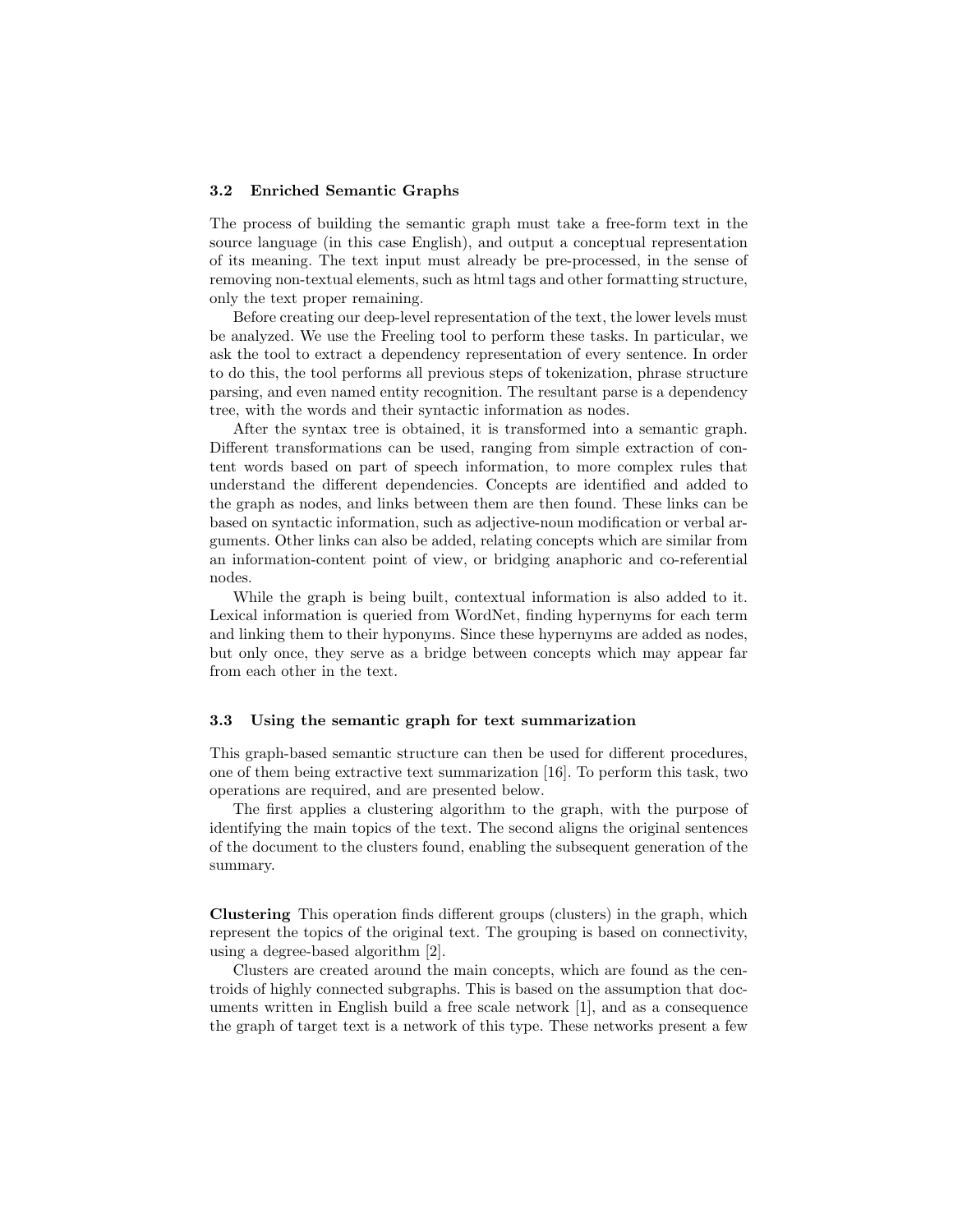nodes highly connected between them (Hub nodes), while the rest of nodes have a relatively low connectivity.

Regarding the algorithm used to find the clusters, the fist step consists of locating and grouping the most connected nodes of the graph using the salience attribute [\[15\]](#page-9-14). A number between 2% and 20% of them are selected, called the Hub nodes. The exact number does not affect much the main clusters that are found. Since in this approach only the biggest one is used, the proportion is irrelevant, and so is fixed for the experiments. These vertices are then grouped in Hub Vertex Sets (HVS). These are sets of nodes highly connected, and serve as the centroids of the clusters to be found. They are identified using the rule that the connectivity between the concepts of a cluster must be the highest, while the connectivity between different clusters should be minimal. Once the HVS are built, the last step involves linking the rest of nodes (i.e. those which are not Hub nodes) to the HVS to which they present most connectivity. Thus, the final clusters of nodes are obtained. Each cluster can be seen as a topic within the text, represented by the hub vertices in them.

Sentence selection After the clusters are identified, a score is computed for each sentence and cluster. The idea is to rank sentences as related to each topic, in order to extract the most relevant ones.

The scoring algorithm uses a voting mechanism [\[15\]](#page-9-14). During graph construction, the nodes corresponding to each sentence have been recorded. After clustering is performed, these nodes emit a vote for the cluster they belong to. This vote is qualified, counting double (i.e. 1 instead of 0.5) for those nodes belonging to the hub vertex set of each cluster.

Votes are then added, producing a function that for each sentence and cluster, gives a measure of how related the former is to the latter. This measure can be used to rank sentences as more or less relevant to each topic.

Finally, the most relevant sentences are extracted, until the desired length for the summary is reached.

## <span id="page-5-0"></span>4 Evaluation

Text summarization has been chosen to perform an evaluation on the extracted conceptual graphs. For this experiment, an approach similar to that in [\[12\]](#page-9-0) in used, and eight documents from the DUC 2003 competition have been selected. These documents are news articles of variable length, for which a short summary of around a hundred words is provided. This summary has been written by a human, and serves as target of the evaluation.

The experiment uses as input the original article and creates a conceptual graph from the dependency analysis achieved by Freeling. Then, the topics of the texts are identified, applying the clustering algorithm from Section [3.3.](#page-4-0) For sentence selection, only the biggest cluster is used, since it represents the main topic. The sentences which best represent it are extracted from the original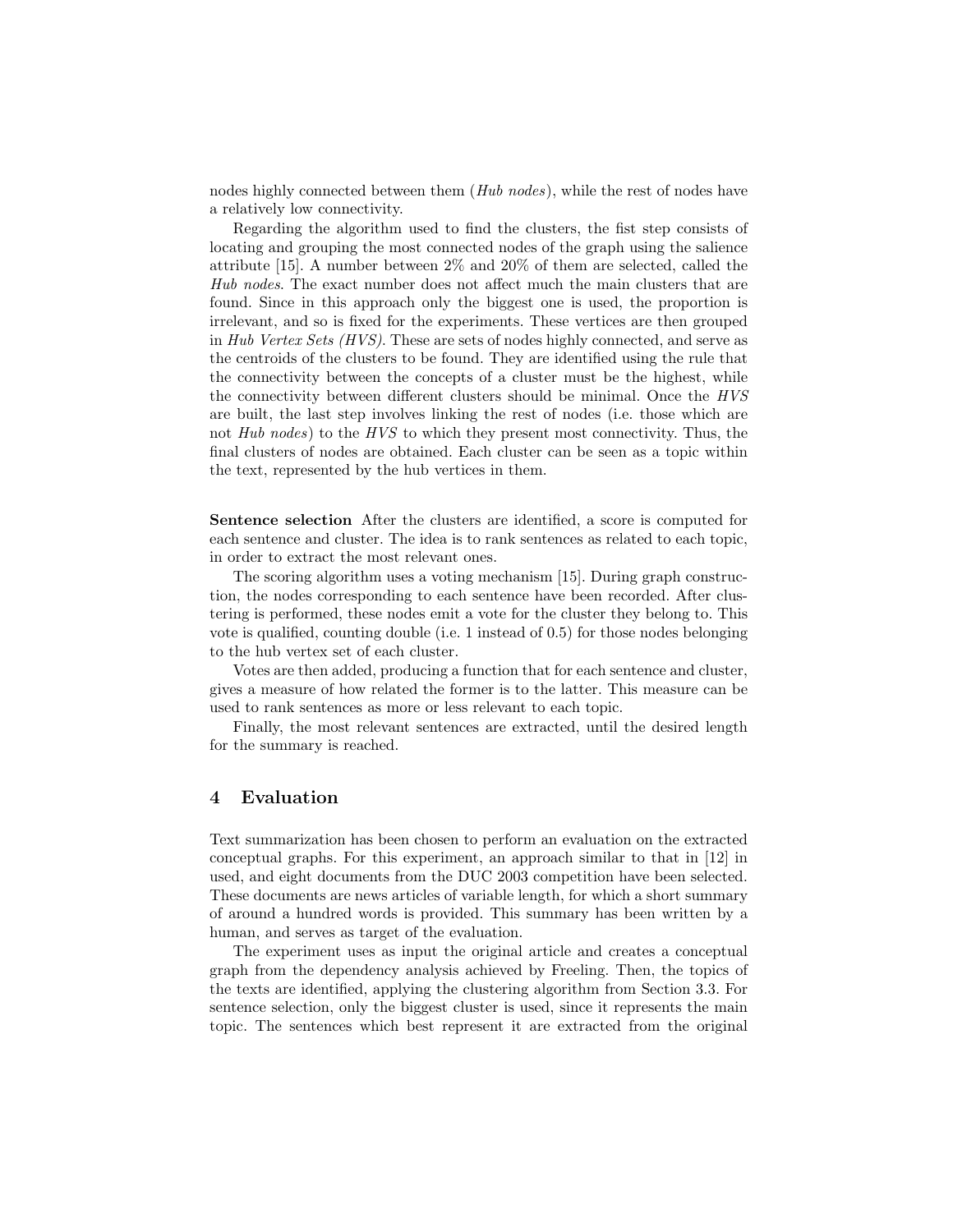

<span id="page-6-0"></span>Fig. 2. Different graph configurations and their summary's Rouge scores. Boxplots show the median and interquartile range, and the diamonds mark the means. There is one outlier document, with scores of around 0.5, which is not shown.

document, and concatenated (in the original order) to create a summary of the same length as the human-made one.

To have a baseline to compare to, another pipeline has been created, which creates the summary with the first sentences from the original text. For news articles this is a hard-to-beat baseline, since the most relevant information tends to appear at the beginning.

The created summaries are evaluated using the ROUGE recall-based metric, in particular ROUGE-N with unigram scores (ROUGE-1) [\[6\]](#page-9-11). This metric can be used in same-length summaries, computing the overlap of n-grams between the evaluated text and the gold standard. The values range from 0 (no overlap) to 1 (exact same sequences of words). The results are illustrated in Fig. [2.](#page-6-0)

Since the pipeline for graph construction is fully customizable, different configurations have been tried. All of them extract concepts from the text, and also add to them the lexical hierarchy queried from WordNet. Their main differences lie in what concepts are used as nodes and what links are then added.

The 'parse' experiment constructs the graph using all content words, and adds the semantic relations extracted from the dependency parse. 'parse+links' also links similar concepts according to the Jiang-Conrath Similarity measure [\[4\]](#page-9-15). 'nouns' does not use any sentence structure information, and just finds nominal entities in the text. 'nouns+links' again only uses nouns, but also adds the previously mentioned similarity links. 'n+v+links' is like the previous one, but also uses verbal entities as conceptual nodes.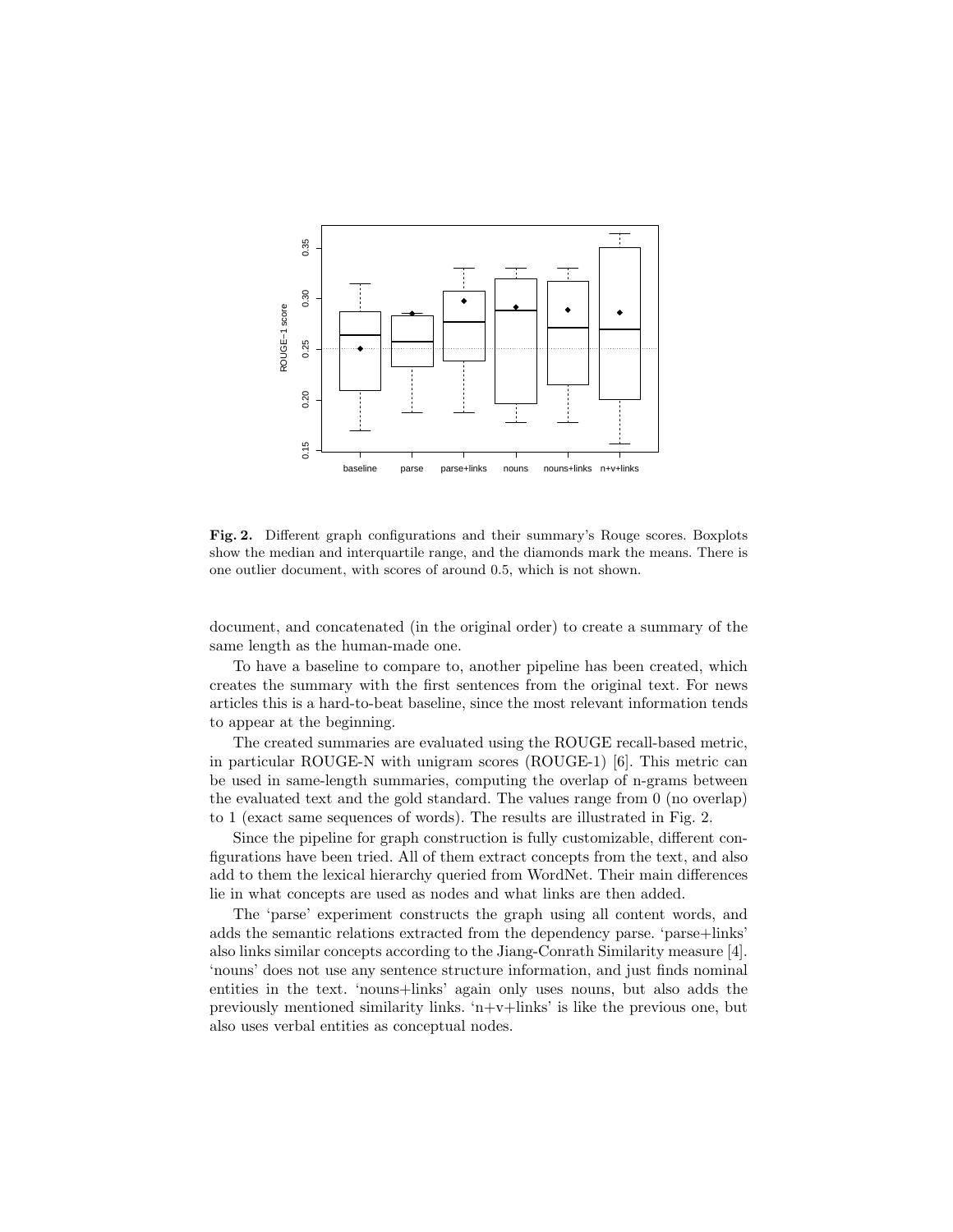#### 4.1 Discussion of results

The original idea for these experiments was to find a way to evaluate the more expressive concept graphs that we have created. Building on previous work, we expected that, since our concept graphs were richer than those used in previous approaches, they would improve performance in already existing and successful summarization methods. The more information there is in a graph, the better the summary that will be created from it.

As can be seen in Fig. [2,](#page-6-0) our results do slightly improve on the baseline. A few other experiments have been tried, with very similar results. However, this improvement is not statistically significant, and extremely dependent on the source text. While this may seem as a negative result, it can be explained with two main arguments.

On the one hand, the evaluation summaries are written by humans. These documents represent better an abstractive summarization approach, since the human writers do not just copy sentences, but rather rewrite them. In fact, the outlier document where we achieve much higher score is one where the language used by the human summary is extremely close to that of the original text. But most summaries are not like this, and therefore ROUGE scores, which take into account the words used, have a very low ceiling. Since the words and phrasing that the human summarizer uses are not present in the original document, it is impossible for an extractive method to reproduce them.

On the other hand, topic extraction by clustering does not appear to improve when the graphs are enriched by additional semantic information. In our opinion, this is due to the fact that clustering performs better when the graph is homogeneous. Thus, a graph composed solely of nominal entities will yield better clusters than one which includes verbs, adjectives or adverbs, and in which edges represent information of very heterogeneous nature.

On top of this, the loss of information from only using nouns does not actually hurt the extractive summarization method. Nouns represent the entities the text is talking about, and doing clustering on them accurately finds the main topics. And while the key information of what is being said about the topics is not present in the graph, it is put back by the extractive summarizer when selecting sentences from the original text.

This only works, however, when doing extractive summarization. If the conceptual graphs are to be used for further processing, leaving out all information but that of the entities present is unacceptable. This is precisely what we are trying to solve with our graphs, which include as much semantic information as possible.

Moreover, the enriched conceptual graphs manage to reach similar scores as those without the semantic enrichment. This means that they provide at least the same information as the previous ones, so what is being added is not noise. It just so happens that the additional data does not seem to improve extractive summarization via clustering.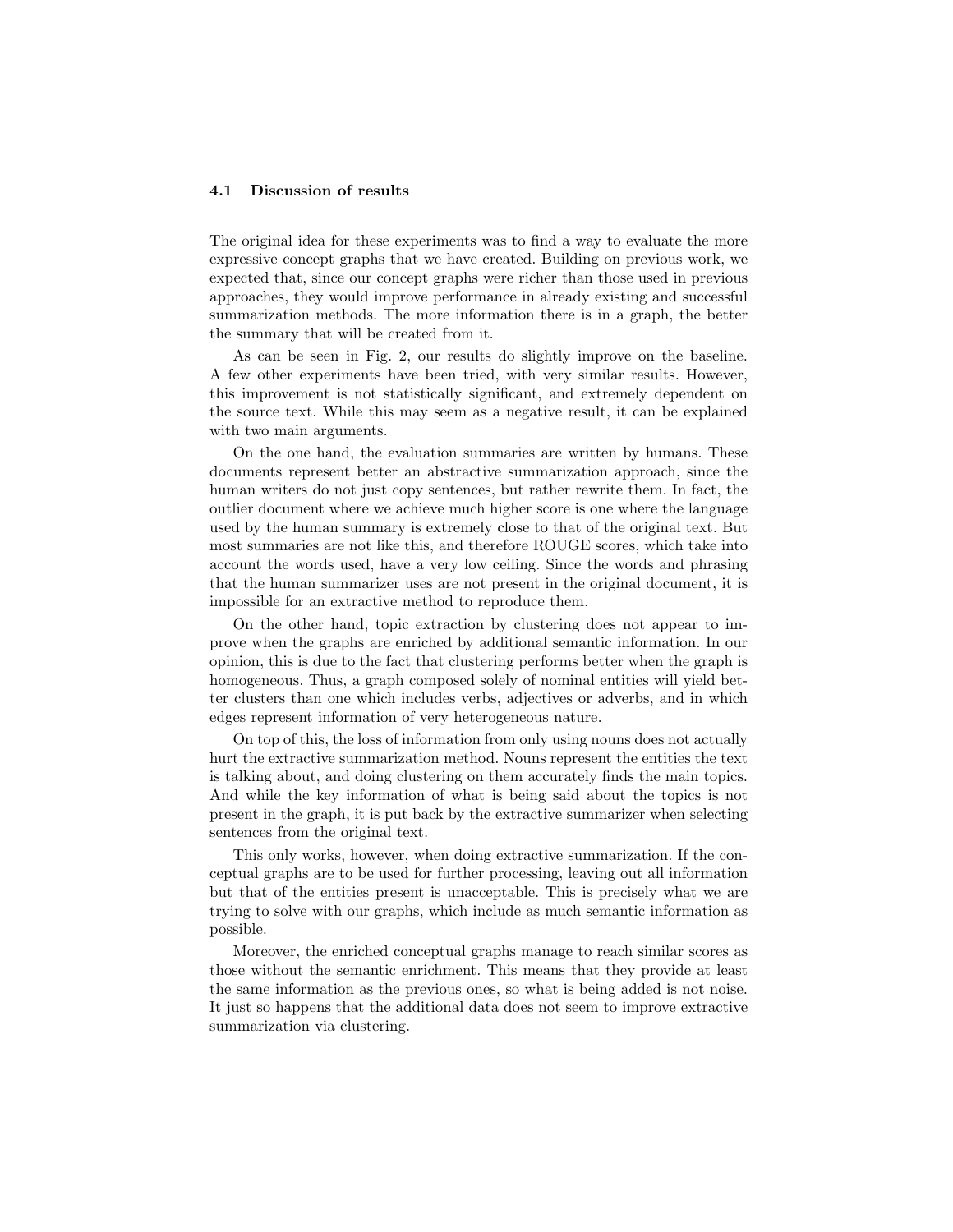### <span id="page-8-0"></span>5 Conclusions

This document has introduced a graph-based approach to extracting semantic information from text. It proposes a fully automatic graph building process, based on the result generated by a language processing tool such as Freeling. This tool takes a free-form text and generates a dependency parse, from which then the conceptual graph is created. Nodes in the graph represent concepts present or related to the text, and the edges describe their relations.

The graphs can then be clustered, and subgraphs extracted where the most important topics of the text are identified. These topics can then be used to score sentences for generating a short summary.

While we remain interested in using our richer concept graphs for semantic representations of texts, extractive summarization seems not to be the most appropriate application for them. Results are not conclusive, but exploration seems to indicate that there is not much room for improvement. An abstractive approach would probably be a better fit, and this leads to a possible line of future work in natural language generation based on concept graphs.

Another line of future work lies in creativity, an abstract step before this possible language generation. In this line, conceptual graphs can be merged or explored to find new pieces of information not present in the original text. This information can be deduced from the context added to the graph, or may be even created by observing and following patterns in the data.

Alongside further applications of concept graphs for processing, a clear line of work lies in the continuation of the enrichment effort. More semantic links can be found between the different concepts, understanding more complex dependency relations. Some function words that are now dropped as non-semantic, like determiners, can be interpreted to add nuances to the concepts found. Since the underlying dependency parser is able to give us a very complete description of the sentence, there is much information still waiting to be exploited.

In the same line of better linguistic enrichment, even more sophisticated relations can be found. Algorithms for endophora or even exophora resolution can be implemented, adding nodes and links, or merging co-referential nodes. Since the conceptual graph is not tied to the sentence or even the text structure, transformations can be performed to better convey the true meaning of the text. Other pragmatic relations can be found: discourse structure can be added between the different statements, or information structure in the sentence extracted. In this line, maybe clustering over the sub-graph of nominal nodes, as we already do for summaries, can be found to be a novel way of separating the topic and the focus of each sentence.

## Acknowledgements

This work is funded by ConCreTe. The project ConCreTe acknowledges the financial support of the Future and Emerging Technologies (FET) programme within the Seventh Framework Programme for Research of the European Commission, under FET grant number 611733.